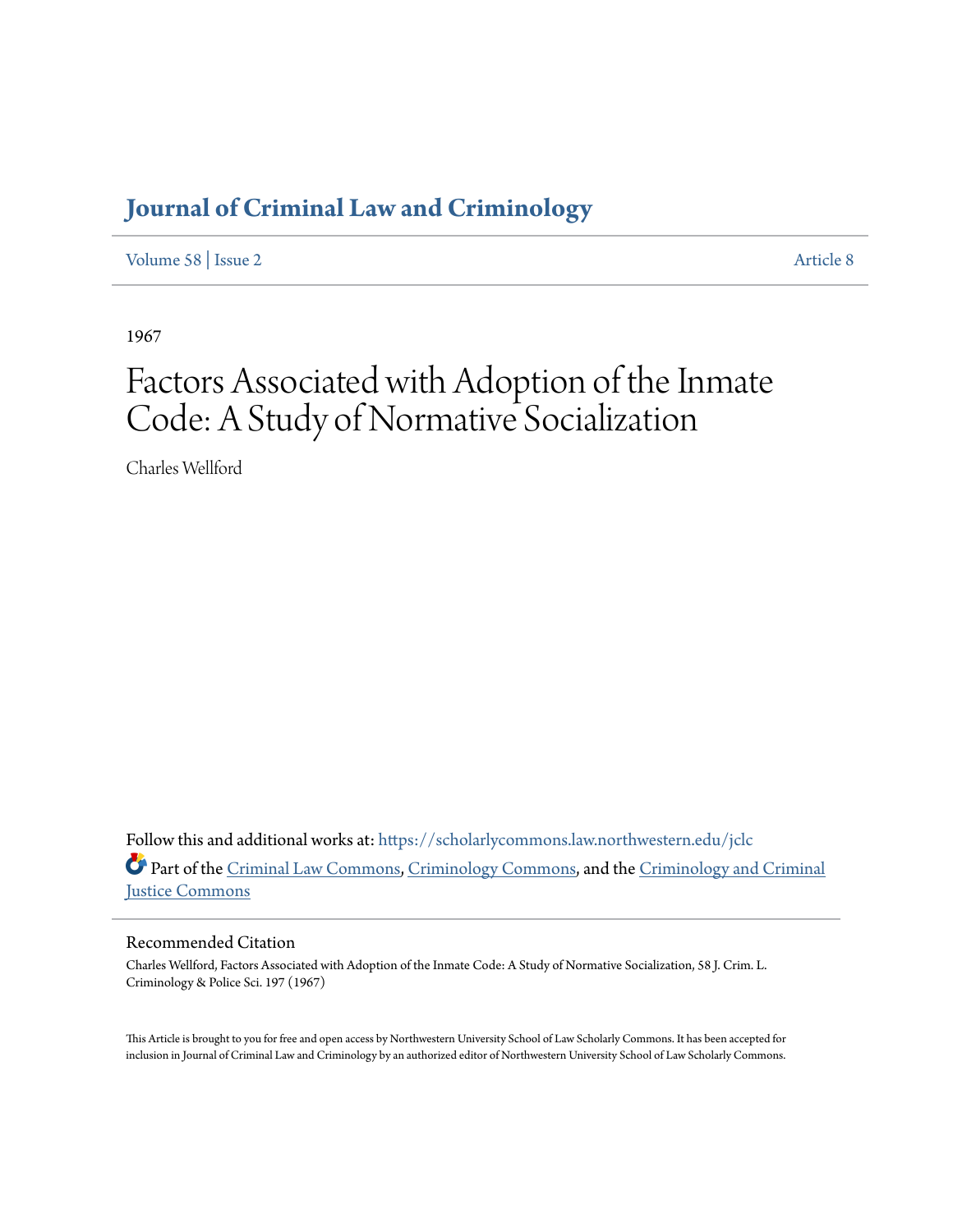## FACTORS **ASSOCIATED** WITH ADOPTION OF THE INMATE **CODE: A STUDY** OF NORMATIVE SOCIALIZATION

#### CHARLES WELLFORD

The author is currently a doctoral candidate in the Department of Sociology at the University of Pennsylvania, specializing in criminology. He is also Research Associate at the Institute of Corrections, American Foundation. He is the co-editor (with William **E.** Amos) of *JTvenile Delinquency Prevention, Theory anud Practice* **(1967).**

The present paper describes the interrelationships between prisonization, length of sentence, and criminal social type-in an attempt to extend the understanding of the process of socialization in correctional communities. On the basis of research presented, the author concludes that linear and deprivational models are not adequate as descriptions, or explanations of the process, and that future research and theory must be directed **by** an integrative approach.

In recent years renewed and increased attention has been paid to institutions for criminal offenders by researchers, especially those from the field of sociology. It has been observed that:

The trend has been towards the study of these institutions in terms of general sociological theory, rather than in terms of social problems, notably with reference to aspects of prison life commonly identified in the relevant literature as the inmate culture, the prisoner community, or the inmate social system'

In line with this trend, this article represents an attempt to further the study of the prison community, in terms of a more general theoretical and methodological frame of reference, and thus derive benefits from the application of more general sociological theories and interpretational models to this particular aspect of criminal reality.

One concept that has received considerable attention in the studies of the prison community is that of "prisonization", a term introduced by Clemmer in his now classic study of inmate interaction.2 By prisonization Clemmer meant "to indicate the taking on in greater or less degree of the folkways, mores, customs, and general culture of the penitentiary.<sup>31</sup> Lejins, in attempting to clarify this concept, has suggested the distinction between the concepts of institutionalization as a broader concept referring to the impact of the institutional stay in general (e.g., the impact of any "total"

1960), p. 5.<br>
<sup>2</sup> Clemmer, The Prison Community (1940) (1958)<br>
<sup>3</sup> *Ibid.* 299.

institution) and the concept of prisonization which refers to the *specific* impact of the penal and correctional institutions for criminal offenders on their charges, over and above the impact which those institutions produce *qua* total institutions.<sup>4</sup>

In planning this study the need for a still further refinement of the concepts was felt. One particular aspect, specifically of the prison culture, stands out as an especially significant characteristic, that is the normative element, which is characteristic of any institution dealing with offenders. This normative element generally stems from two sources: the conduct norms directed to the inmate by the administration, and the conduct norms of the inmate community itself-the latter normally referred to as the inmate code. These distinctions more accurately reflect the current usage and modifications of the term prisonization than does Clemmer's definition,<sup>5</sup> and will therefore be utilized in this paper. Diagramatically this can be presented as in Figure 1.

The term inmate code will be used to refer to the adoption of the normative element of the inmate culture. In particular, this paper will report on a study that attempted to determine what factor or factors are most highly related to the degree of adoption of the inmate code by the inmate.

THE INMATE CODE: AN OPERATIONAL DEFINITION

As indicated above, the inmate code is in actuality a series of conduct norms that define the

Normative element of the culture of a penal and/or correctional institution (Inmate Code).

**I** Sykes & Messinger, Tie *Inmate Social System, in* **THEoRETIcAL** STiEs **3N** SOCIAL **ORGANIZATION OF THE** PRIsoN (New York: Social Science Research Council,

<sup>4</sup> Peter P. Lejins; presented in class lectures, Univ. of Md., Fall 1962-63.<br><sup>5</sup>For current definitional discussions see: SYKES &

MESSINGER, *op. cit. supra* note 1; OHLrN, SOCIOLOGY *AND um* **FIELD** op CoRRECTIoN **28 (1956);** Wheeler, *Socialization in Correctional Communities,* 24 Am. Soc. REv. 697-712 (1961).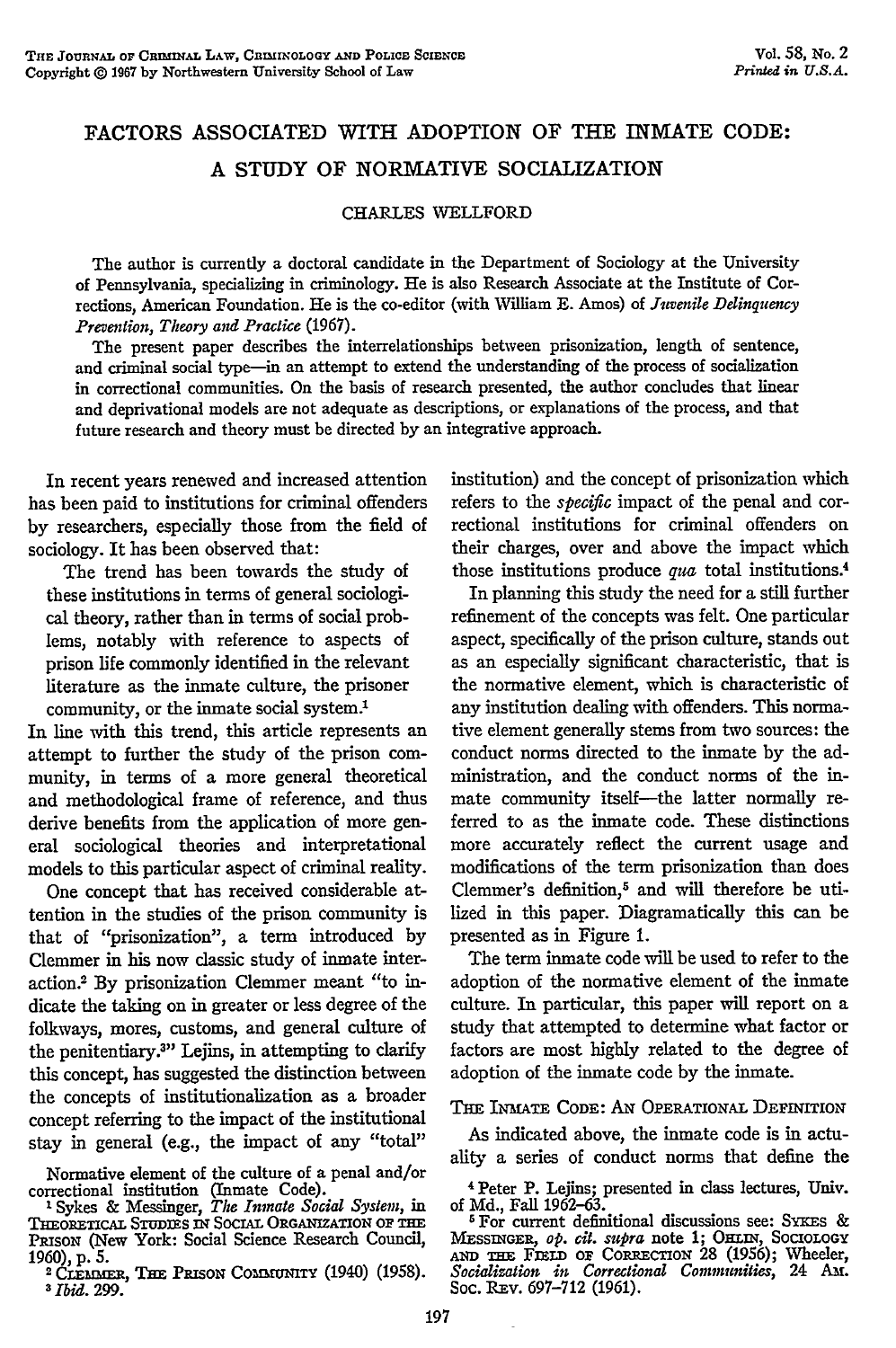

proper behavior for inmates. As it has been repeatedly pointed out in the literature, this code, above all else, prescribes behavior that is contrary to the behavior patterns expected by the administration. The significant point is that adherence to the inmate code means rejection of the administrative code of conduct. In contrast to the free community, where there are many ambiguities in value orientation, which allow the individual to fluctuate between general and specific conduct norms, in the prison the norms are mutually exclusive, in that the inmate must either behave in accordance with administrative rules *or* inmate rules.<sup>6</sup>

A survey of the literature indicates that the conflict would seem to be greatest with regards to (1) reporting of rules violations by other inmates, (2) the value of treatment, (3) the value of work, (4) sex norms, (5) informing on escape plans and/or the possessor's of contraband, and (6) the value of group formation. To be more specific with regards to these seven (counting escape and contraband as separate areas) types of situations in which inmate and administration conduct codes conflict, it can

**6** Cloward, *Social Control in Prisons,* THEORETICAL STUDIES IN SOCIAL ORGANIZATION OF THE PRISON (New York: Social Science Research Council, 1960), p. 21.

be said that, at least theoretically, the administration requires that the inmate (1) divulge any information he has about another inmate's deviant behavior, (2) give support to the treatment facilities under the motivation of "bettering himself", (3) work diligently at each job assigned on the assumption that his work may prepare him for a future trade, (4) divulge any information he has on escape plans or the smuggling into the institution of goods or money, and (6) refrain from forming close associations with other inmates. The inmate code, as stated above, prescribes the opposite attitudes and behavior, with an emphasis on not informing, accepting treatment only as a means of impressing the staff, doing "easy time", satisfying sexual needs (particularly if the role played is that of the male), and emphasizing the need for inmate group formation in order to insure protection from the administration and other inmates.

The factors influencing the adoption of this set of normative standards have not been as unanimously agreed upon. The remainder of this article will report on research that attempted to assess the relationship between variables, suggested in the literature as being highly correlated with the degree of adoption of the inmate code, and an actual measure of the degree of such adoption.

#### FACTORS RELATED TO DEGREE OF **ADOPTION OF TIlE** INMATE **CODE**

Previous theory and semi-emperical research have identified a variety of factors as being related to the degree of adoption of the inmate code. To be considered here are three of these that seem particularly significant. These are length of sentence, phase of institutional career, and criminal social type.

Clemmer, using primarily the case study method identified a number of "determinants" of the degree of prisonization,7 including the length of sentence as being the major "determinant";<sup>8</sup> that is, the longer the sentence the higher the degree of prisonization. As Garrity has observed,<sup>9</sup> this would seem to grow out of an unstated commitment to Sutherland's differential association theory. The explanation of the effect of this variable is that the longer the exposure to the inmate

**9** Garrity, *Effect of* Length *of Incarceration Upon Parole Adjustment and Estimation of Optimum Sen-tence* (Unpublished Ph.D. Dissertation, University of Washington, 1958).

**<sup>7</sup>** Clemmer, *op. cit. supra* note 2, at p. 301.

*<sup>8</sup> Ibid.* 313.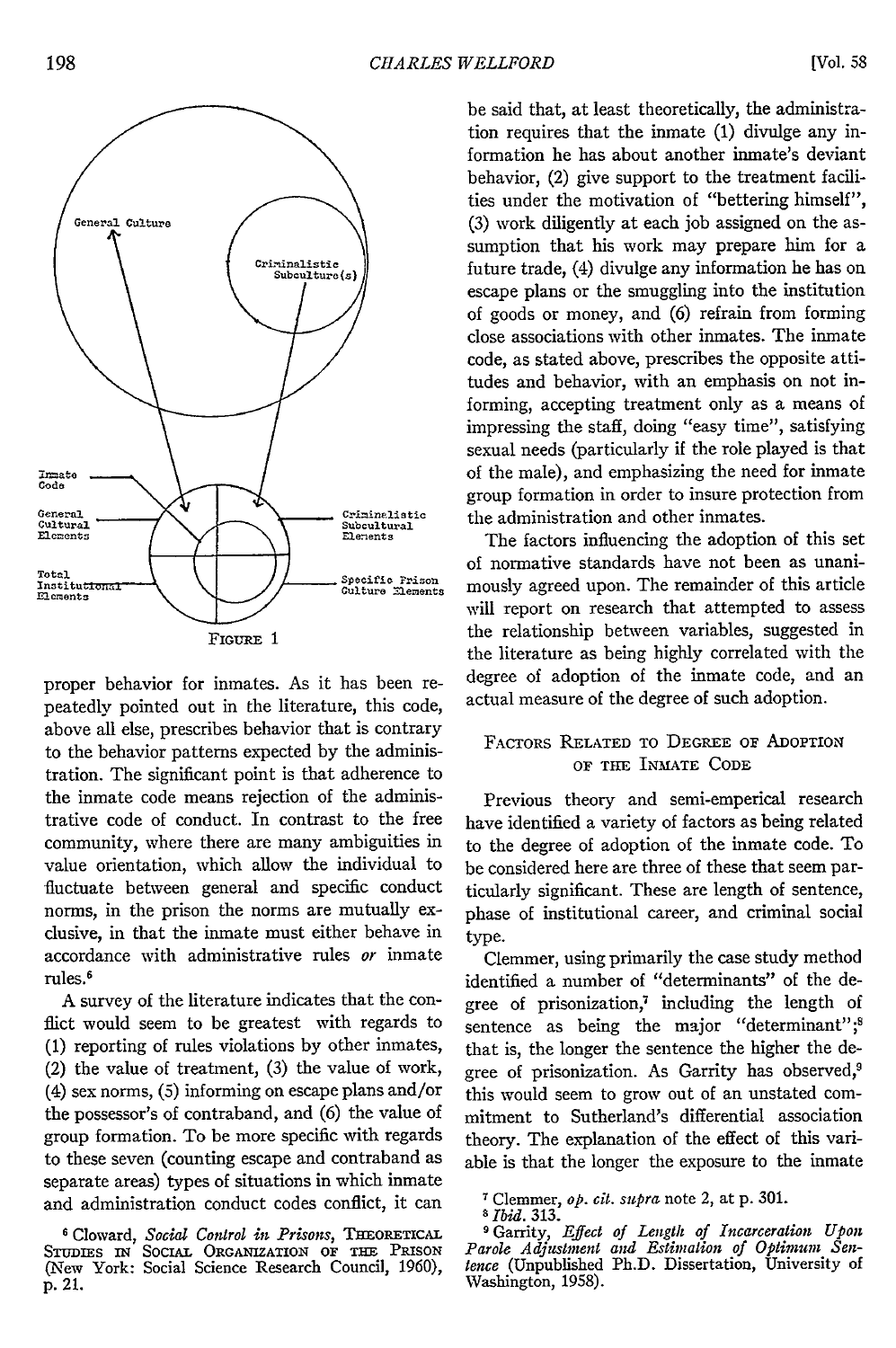*INMATE CODE*

code, the greater the likelihood that it will be incorporated by the individual into his manner of living, because increased time and intensity will give it a more positive reinforcement value.

Stanton Wheeler, in an article that is particularly germaine to the present paper, offered a different factor, "phase of institutional career", as being most highly related to the degree of adoption of what is referred to in this study as the inmate code.10

This is a time factor, as is Clemmer's, but offers a different explanation of adoption of the inmate code. Wheeler determined, by the use of a group administered questionnaire, the degree of inmate code adoption for a sample of approximately twohundred inmates of a state reformatory. He found that normative prisonization proceeded not only in a linear fashion, as Clemmer proposed, but also in a U shaped fashion<sup>11</sup> when not length of sentence; how long the individual had been in the institution in relationship to his perceived full sentence was the independent variable. Specifically, prisonization was lowest during the early and late phases (six months or less after entering the institution and six months or less before leaving the institution, respectively), and highest during the middle phase. The differences were statistically significant.<sup>12</sup> This finding was explained in terms of the reasons why the inmate code develops. Wheeler felt the inmate code developed to mitigate the pains of imprisonment. He assumed, therefore, that it would be accepted to the greatest degree at that point where the prison experience was most acute, during the middle of the "institutional career". Glaser has since slightly reinterpreted Wheeler's findings, emphasizing that it is not the time factor, per se, that affects prisonization, but that the relationship between time and reference group orientation is important.<sup>13</sup>

Finally, Clarence Schrag has suggested (and partially demonstrated through research) that the variable "criminal social type" is related to an equivalent of what we are referring to as the degree of normative prisonization.<sup>14</sup> By the use of

**10** Wheeler, *op. cit. supra* note 5.

*11 Ibid. 706.*

<sup>12</sup> The point should be made that the significance **of** Wheeler's findings are suspect as he used a stratified disproportional random sample and then tested for significance with a nonparametric technique. For a criticism of this see BLALOCK, SOCIAL STATISTICS

<sup>405</sup>**(1960). <sup>13</sup>**Glaser, *Measuring Inmate Change in Prison,* TnE PRISON **381-392** (Cressey, **Ed.** 1961). <sup>14</sup>Schrag, *Social Types in a Prison Community*

the sociometric method, primarily, Schrag determined the various roles played by the inmates. He found the inmate community was comprised of a number of roles, all of which were not oriented to the inmate code (as previously defined). He also observed that these roles could be classified according to the inmate code, especially in the case of the roles called "right guy" and "square john". The right guy or anti-social inmates "perceive (role) requirements according to the norms of the prisoner society",<sup>15</sup> or, in the terms of this paper, they are highly prisonized. By contrast, the square john or pro-social inmate "defines role requirements in terms of the prison's official social system",16 or, as herein defined, they are not normatively prisonized, or else significantly less so.

Consistent with his belief in the influences of the criminalistic subculture on the inmate code, Schrag places the determination of the criminal social type on the criteria of "career variables", with heavy emphasis on the extent of participation in criminal activities prior to commitment to the institution. The most prisonized inmate (the anti-social) is so because the conduct norms he has acquired from participation in the criminalistic subculture are those that are to be found as the basic tenets of the inmate code. As Garrity has stated:

From this analysis it became clear that time served affects inmates (on parole) in quite different ways. The differential effect is a product of the social background of the person, his attitudinal system, his philosophy of life, his value system, and the status and role he plays in prison.... Schrag's typology attempts to take each of these dimensions into account.<sup>17</sup>

The problem becomes one of determining the criteria to be used to establish which role an inmate is playing. This will be discussed in the next section. Schrag has not related this variable directly to prisonization, and, as will be seen later, the result has been an emphasis on the effects of the situation rather than the characteristics of the individual

<sup>(</sup>Unpublished Master's Thesis, University of Washington, 1944); *Crimnville: A Sociometric Study of a Prison Community* (Unpublished Ph.D. Dissertation, Univ. of Wash., **1950);** *Leadership Among Prison In-mates,* 19 **Am.** Soc. Rv. 37-42 (1954); *Toward A Unified Theory of Corrections,* Tim PRIsoN 309-358 (Cressey, Ed., 1961).

*<sup>1&</sup>quot; Ibid.* 347.

*<sup>1</sup> 6 Ibid.*

**<sup>17</sup>**Garrity, *op. cit. supra* note 9, at p. 212.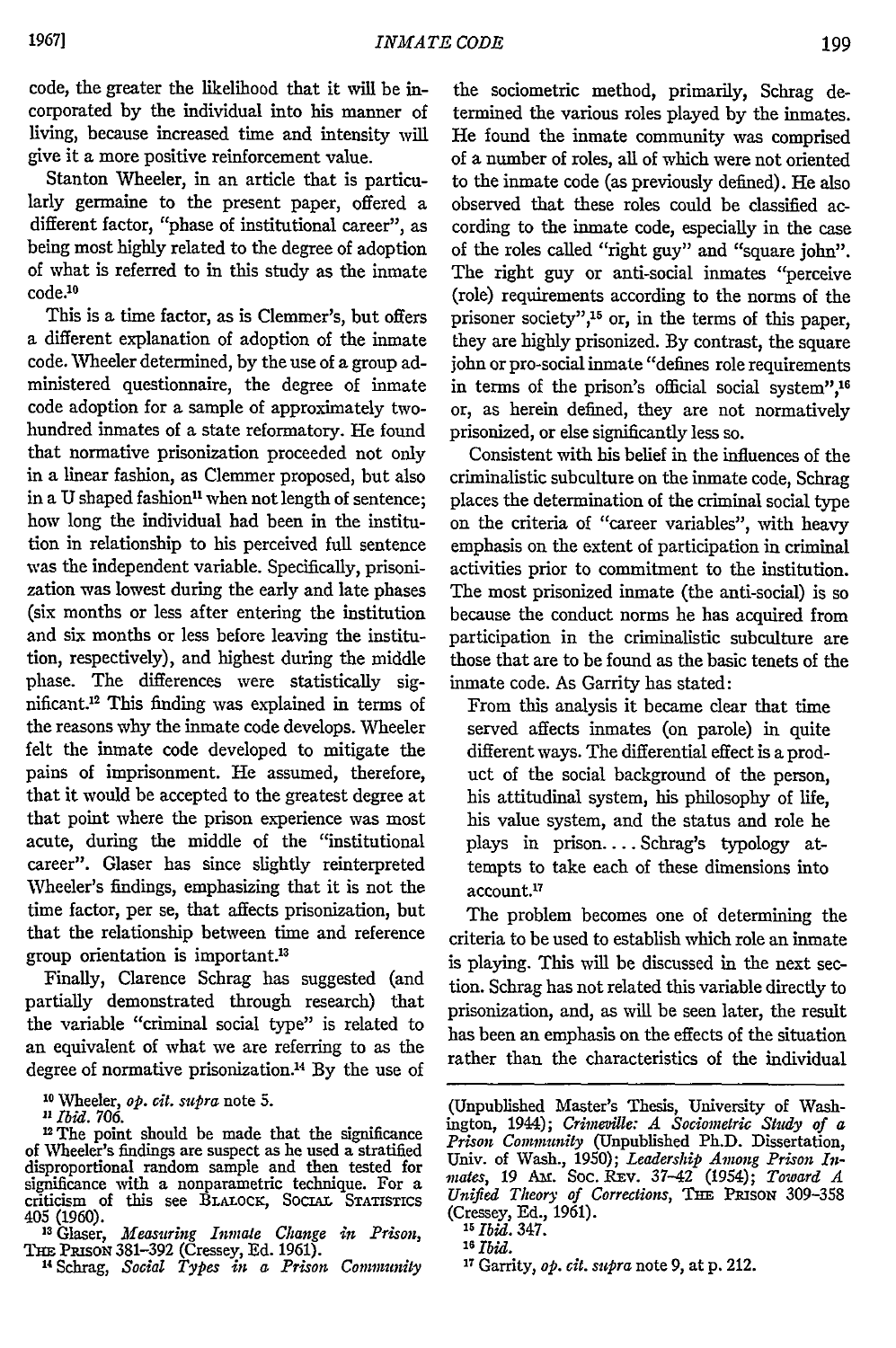in explaining the degree of adoption of the inmate code.

The remainder of this article will describe a research project that attempted to quantify normative prisonization, following Wheeler's technique, and relate this to a measurement of the three variables discussed above.

#### RESEARCH DESIGN

The research was conducted in one of the institutions serving the District of Columbia,<sup>18</sup> where a dormitory type housing is used for a population of approximately 1500, eighty-five percent of which are Negro. This latter fact may greatly restrict the generality of the findings to other institutions.

*The Sample.* A ten percent random sample was taken of all available<sup>19</sup> inmates during the month of February 1963. This yielded a sample of onehundred and twenty-nine subjects, eighty-seven percent of which were Negro. Nine of the subjects refused to complete the questionnaires, leaving a sample total of one-hundred and twenty.<sup>20</sup>

*The Research Tools.* It is axiomatic that the research purposes define what is to be measured. As indicated in the previous section, there were four variables that had to be quantified. These were prisonization, length of time in the institution, phase of institutional career, and criminal social type.

The instrument to measure the dependent variable, adoption of the inmate code, was patterned after the tool developed by Stouffer and Toby<sup>21</sup> and recently applied to the study of prisonization by Wheeler.<sup>22</sup> The result was seven hypothetical situations (made as realistic as possible) that described inmates in situations involving the seven areas previously discussed. The subjects were asked to evaluate (in terms of "approve" or "disapprove") the behavior of the inmate in the situation. If the subject approved of anti-administration code behavior, the response was scored as

**18** The author wishes to acknowledge the cooperation of the Institute for Criminological Research of the Department of Corrections of the District of Columbia, and its now deceased director, Donald Clemmer, in the completion of this project. **<sup>19</sup>**This excluded those in a segregation unit, and those

working or temporarily housed outside the institu-

tion.<br><sup>20</sup> It is interesting to note that seven of the nine who refused to cooperate were known to the administration as members of the Black Muslim movement.

**11** Stouffer & Toby, *Role Conflict and Personality,* ToWARD **A GENERAL** THzoRx or ACTION, Parsons & Shils 481-494 (Parsons & Shils, Eds.).

*2"* Wheeler, *op. cit. supra* note *5.*

being indicative of prisonization. If the subject disapproved of anti-administration code behavior, the response was scored as being indicative of an absence of prisonization.<sup>23</sup>

The second segment of the total questionnaire was designed to measure the remaining independent variables. The first two questions ascertained race and age. Question three determined the amount of time served, and question four determined the expected date of release.<sup>24</sup> The combination of questions three and four was used to determine the phase of institutional career variables. The remainder of this segment of the questionnaire ascertained the information necessary to classify the respondents in the type categories described by Schrag based on a modification of the criteria developed by Garrity for type-determination.25

In classifying the responses it was decided that five or more responses that indicated agreement with the inmate code would be labeled "high adoption of the inmate code"; three or four medium adoption, and two or less low adoption. The score thus lost its individual value, which is desired, and more defined categories were established. Three categories of two years each were selected for the variable of length of time served, as the vast majority (approximately 90%) serve six years or less in this institution. For the variable, phase of institutional career, it was decided to use the period of nine months after commitment and before expected release as the measures of early and late phase, with the remainder representing the middle phase.

The final variable, criminal social type, yields two already defined groups. However, it was realized that not all subjects would be able to be classified into these two extremes, so an "unclassified" (combination of types) category was established.

#### **THE FINDINGS**

The relationship between length of time served and degree of adoption of the inmate code was found to be low and not significant. Table I is the contingency table that resulted from the cross

<sup>2</sup> The content of these situations can be found in Weilford, *A* Study *of the Relationship Between Selected Variables and the Process of Prisonization* (Unpublished Master's Thesis, Univ. of Md. 1963).

<sup>&</sup>lt;sup>24</sup>It is obvious that all inmates do not know exactly when they will be released, but since, according to Wheeler, the important element is how they perceive their situation, it was felt this type of measurement was adequate.<br>was adequate.<br><sup>25</sup> Garrity, *op. cit. supra* pote 9, at pp. 173-175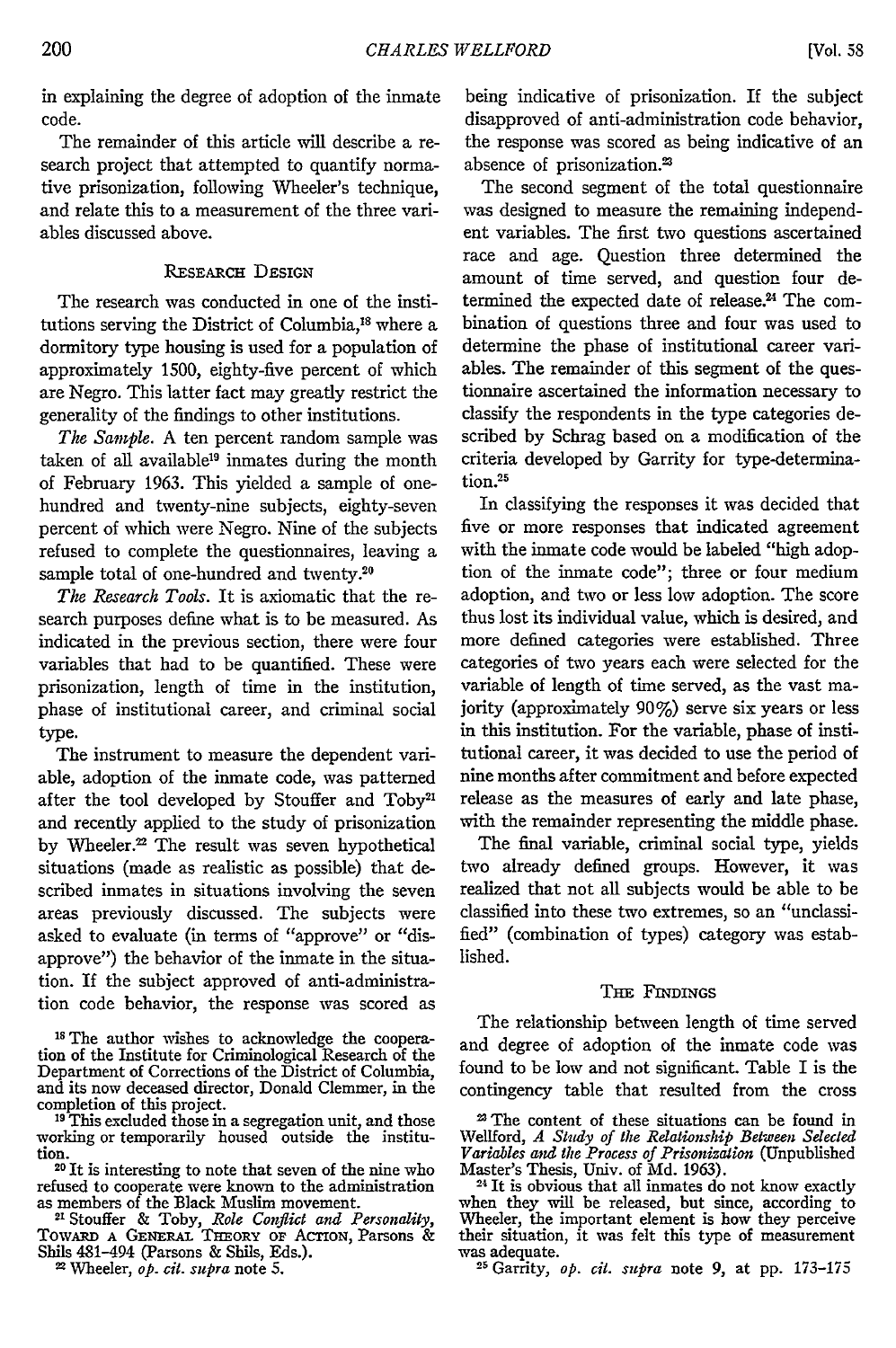TABLE I **CROSS CLASSIFICATION** OF DEGREE **OF** PRISONIZATION **AND THE LENGTH** OF TiME **SERVED BY** EACH SUBJECT

|      | Total  |     |               |
|------|--------|-----|---------------|
| High | Medium | Low |               |
| 10   | 13     | 6   | 29            |
| 15   | 18     | 8   | 41            |
| 11   | 20     | 19  | 50            |
| 36   | 51     | 33  | 120           |
|      |        |     | Prisonization |

 $r_c = +0.158$ .  $\alpha = 0.1$ .

classification of these two variables. As is indicated, the rank-order correlation was  $+.158$ , which, when tested for significance with Kendall's test of significance for tau, was found to be significant at the <.1 level. Therefore this relationship cannot be accepted as significant.

In performing the statistical computations on the relationship between the degree of prisonization and the variable, phase of institutional career, it was necessary to rotate the categories of the independent variable. The earlier discussion would lead one to hypothesize that the highest degree of prisonization would be during the middle phase, and the lowest degree in the early phase. Therefore, the middle and late phases were reversed from what would be their usual order of consideration. Table II represents the resulting contingency table. The rank-order correlation was found to be +.301, which was found to be significant at the >.001 level. This relationship,though low, must be considered in any further computations or discussion.

Table III shows the relationship found between

TABLE II CROSS **CLASSIFICATION** OF DEGREE **OF** PRISONIZATION **AND THE PHASE** OF INSTITUTIONAL **CAREER**

| Phase                                                       | Prisonization | Total         |               |                |
|-------------------------------------------------------------|---------------|---------------|---------------|----------------|
|                                                             | High          | Medium        | Low           |                |
| Middle<br>$\text{Date}$<br>$\text{Early} \dots \dots \dots$ | 30<br>-5      | 28<br>14<br>9 | 12<br>13<br>8 | 70<br>32<br>18 |
| $Total \dots \dots$                                         | 36            | 51            | 33            | 120            |

```
r_c = +0.301. \alpha = >0.001.
```
TABLE I **CROSS CLASSIFICATION OF** DEGREE **OF** PRISONIZATION **AND THE** SUBJECTS' **SOCIAL** TYPE

| Social Type                                                | Prisonization        |               |               |                |
|------------------------------------------------------------|----------------------|---------------|---------------|----------------|
|                                                            | High                 | Medium        | Low           | Total          |
| Anti<br>Unclassified<br>$Pro. \ldots \ldots \ldots \ldots$ | 31<br>$\overline{4}$ | 24<br>18<br>9 | 3<br>11<br>19 | 58<br>33<br>29 |
| $Total$                                                    | 36                   | 51            | 33            | 120            |
| $r_c = +0.541$ . $\alpha = 0.001$ .                        |                      |               |               |                |

the criminal social type variable, and the degree of prisonization. The rank-order correlation was found to be +.541, which was also found to be significant at the  $> 0.001$  level.

To extend the analysis, the partial rank-order correlations were computed. It was necessary to compute only first-order partials, since one of the variables was found not, to be significantly related to the dependent variable. The rank-order correlation between the "phase" variable and the ciminal social type variable was found to be  $+.072$ , which is not significant, which would indicate that the computation of a partial would not alter the independent relationships. In spite of this the partial was calculated and found to be  $+.546$ , between the degree of inmate code adoption and criminal social type, controlling for the effect of phase of institutional career, and  $+.313$ , between the dependent variable and phase of institutional career controlling for the effect of criminal social type. This finding would suggest that these two factors represent variables that are significantly related to degree of prisonization, but independent of each other for this sample.

On the basis of this finding, the question arose as to how much of the variation in the degree of normative-prisonization could be explained by both of these variables. The multiple rank-order correlation coefficient was computed to determine this, and found to be  $+.603$ . Given the exploratory nature of this research, and the lack of previous use of the instruments, it was felt this represented a very high degree of relationship.

#### **DISCUSSION**

The findings of this study are, at first glance, confusing, especially when the factor of explanation is considered. We took into account the variables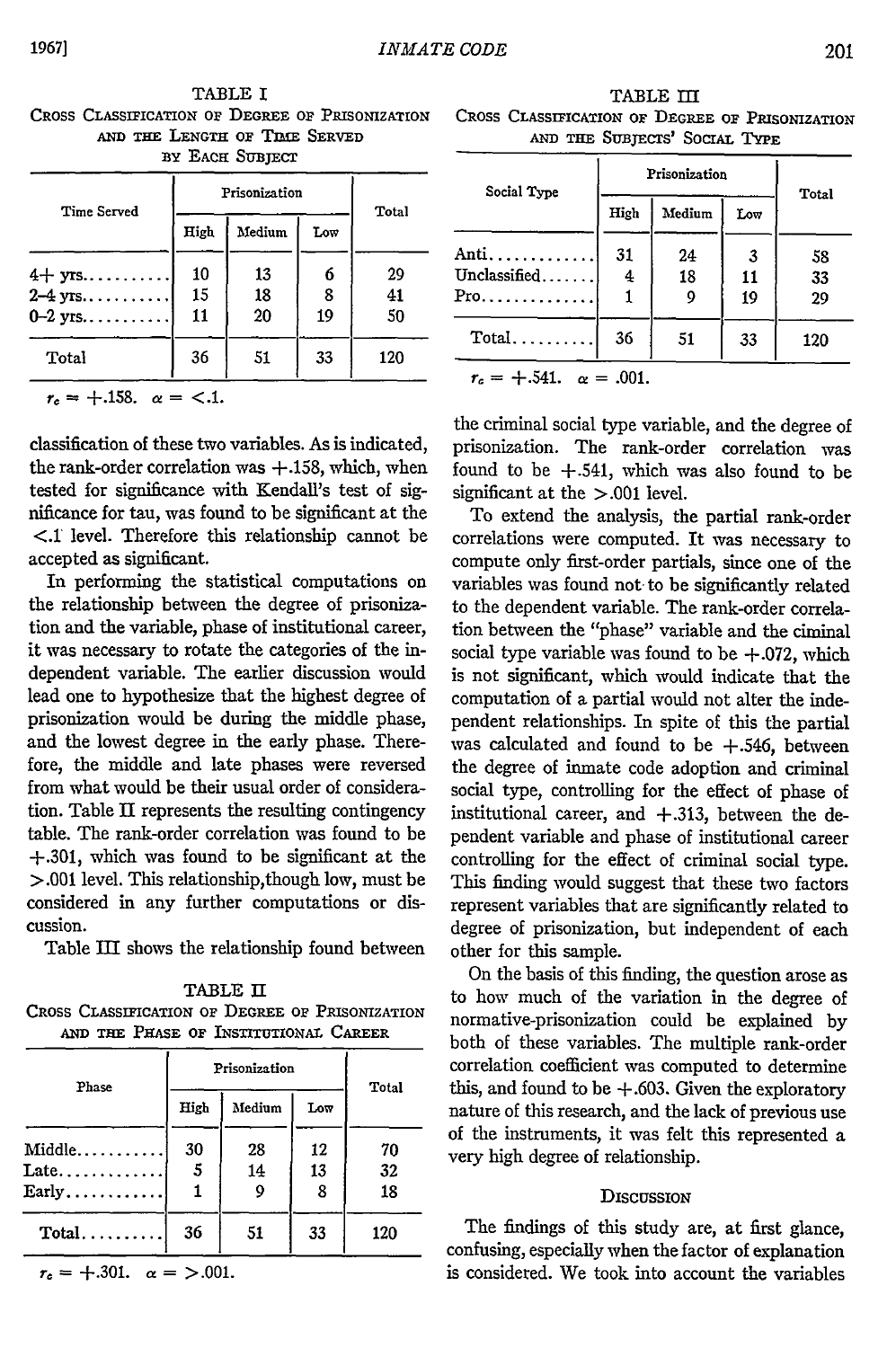most prominently referred to as affecting inmate code adoption, and observed that two of these (phase of institutional career and criminal social type) are significantly related to adoption of the inmate code, yet they are independent of each other. This suggests the necessity of a theory of normative prisonization that is more complex than past efforts have assumed. The purpose of this section is to offer some tentative explanations of these relationships, neglecting other more obvious implications of the findings.

It would seem that Wheeler's conception of the relationship between time and the degree of prisonization is correct, on the basis of the research described. By no means, however, should this be taken to indicate that the theoretical explanation attached to this relationship is correct. As stated earlier, Wheeler has suggested what he has come to call the "deprivational theory" of the adoption of the inmate code.<sup>26</sup> The essence of this theory is that an inmate upon entering an institution encounters many "pains of imprisonment" which make the inmate culture attractive to the inmate as a means to mitigate those "pains". This proposition cannot be accepted, primarily because of the small amount of association that was found  $(+.301)$ . The supposition that a variable so slightly associated to the degree of prisonization can be translated into a causal explanation of the adoption of the inmate code is not sound. Also, the tendency of Wheeler to exclude the effects of the characteristics of the inmates is not strongly supported. In explaining the U curve findings by a deprivational approach, Wheeler ignored the rather obvious fact that ones' activities prior to incarceration would determine his degree of knowledge and commitment to the inmate code, since that code strongly reflects the general criminalistic sub-culture. The U curve hypothesis certainly has some validity; however, it would not seem wise to attempt to explain all, or even a major portion, of the degree of normative prisonization by this variable alone. Further support for this is the demonstration of a relatively high relationship between criminal social type and the degree of inmate code adoption. It would seem more logical, therefore, to assume that degree of normative prisonization is affected by both a situational element, the depriving nature of the institution, and an actor characteristic, the criminal social type. $27$ 

**<sup>26</sup>**Wheeler, *The Social Sources of Criminology,* 32 Sociol. Inq. 154 (1962)

**27** This suggestion that both situational and "per-

The realization that not all inmates become highly prisonized indicates that adoption of the inmate *culture* is also not uniform. Therefore, we come to picture the inmate society as being not cohesive, but primarily organized around roles, which are in many respects conflicting. We cannot assume, however, that the inmate society is actually a series of sub-societies, for there is a consensus on certain elements within the inmate code.<sup>23</sup> On the basis of this, it would seem that we should visualize the social structure, not in terms of an organized-disorganized society dichotomy, but as a social unit whose organization lies in between these extremes.

A concept that describes such a level of organization is the near-group as discussed by Yablonsky.<sup>29</sup> The near-group is described as having three levels of organization."0 The first level consists of core members, leaders of the near-group who work for the maintenance of the formation and *abide by its code.* At the second level of organization are those who claim affiliation but only participate according to their emotional needs. The third level consists of those who participate in the near-group occasionally but do not identify themselves as members. They are peripheral to the near-group. On the basis of this research one could hypothesize that this type of structure exists in the prison. The antisocial inmates would represent the first level of organization, while the pro-social are those who operate on the periphery of the near-group. This could explain the different degrees of adoption of the inmate code, in terms of the degree of identification and commitment to the inmate culture.<sup>3</sup>

If this interpretation is correct, how can we explain the significant relationship between the phase of institutional career and the degree of prisonization? The least complex explanation would be that

2 Yablonsky, *The Delinquent Gang as a Near-Group,* 7 SOCIAL **PROBLEMS** 108-117 (1959). **3o** *Ibid.* 113-114.

**31** This is a reintroduction of this idea for Clemmer did place great emphasis on individual characteristics. Clemmer *op. cit. supra* note 2, at p. 301. Also, we can find support for this position in more recent research GRovP **PROCESSES AND GANG** DELiNQuENCY (1965).

sonality" determinants of behavior should be stressed, may at first seem, quite simple. However, it should be understood that in the past, emphasis has usually been placed on one or the other. See, **for** example, Patrick Heine, *The Problem of Personality in Sociological Theory,* CONCEPTs OF PERSONALrY 385-409 (Wepman & Heine, Eds. 1963).

<sup>&</sup>lt;sup>28</sup> There was near unanimous agreement among all levels **of** prisonization with regards to escapes and informing.